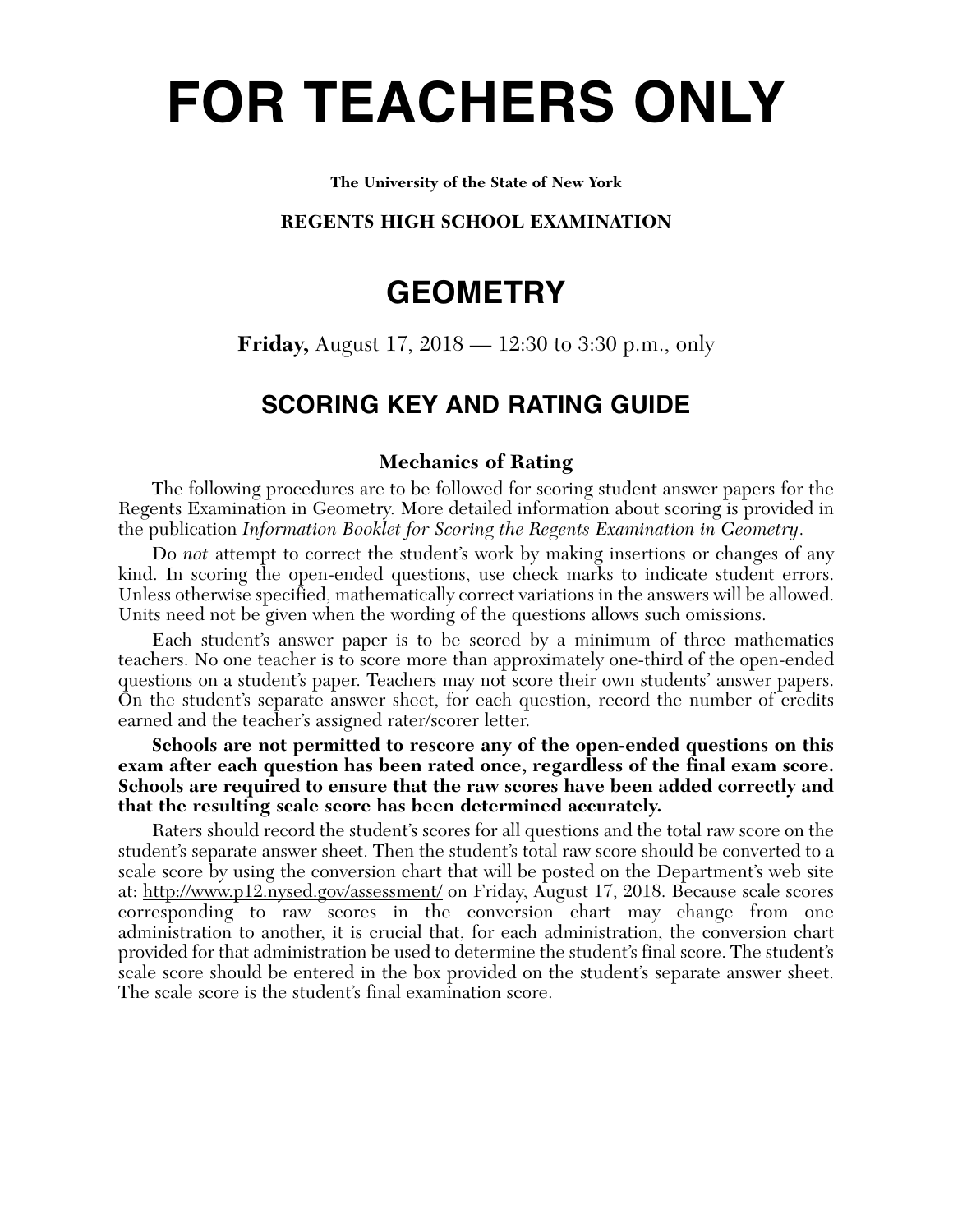**If the student's responses for the multiple-choice questions are being hand scored prior to being scanned, the scorer must be careful not to make any marks on the answer sheet except to record the scores in the designated score boxes. Marks elsewhere on the answer sheet will interfere with the accuracy of the scanning.**

### **Part I**

Allow a total of 48 credits, 2 credits for each of the following. Allow credit if the student has written the correct answer instead of the numeral 1, 2, 3, or 4.

| $(1) \ldots \ldots 4 \ldots$ | $(9) \ldots \ldots 1 \ldots$  | $(17)\ldots\ldots\,3\ldots\ldots$ |
|------------------------------|-------------------------------|-----------------------------------|
| $(2) \ldots \ldots 1 \ldots$ | $(10) \ldots \ldots 4 \ldots$ | $(18)\ldots 2 \ldots$             |
| $(3) \ldots \ldots 4 \ldots$ | $(11)\ldots\ldots\ldots$      | $(19)\ldots 2 \ldots$             |
| $(4) \ldots \ldots 1 \ldots$ | $(12)\ldots 2 \ldots$         | $(20)\ldots\ldots 2\ldots\ldots$  |
| $(5) \ldots \ldots 3 \ldots$ | $(13)\ldots(4\ldots)$         | $(21)\ldots$ . 4                  |
| $(6) \ldots \ldots 4 \ldots$ | $(14)\ldots 2 \ldots$         | $(22)\ldots$ . 4                  |
| $(7) \ldots \ldots 3 \ldots$ | $(15)\ldots\ldots\ldots$      | $(23) \ldots 3 \ldots$            |
| $(8) \ldots \ldots 4 \ldots$ | $(16)\ldots\ldots 3\ldots$    | $(24)\ldots 2 \ldots$             |

Updated information regarding the rating of this examination may be posted on the New York State Education Department's web site during the rating period. Check this web site at: http://www.p12.nysed.gov/assessment/ and select the link "Scoring Information" for any recently posted information regarding this examination. This site should be checked before the rating process for this examination begins and several times throughout the Regents Examination period.

The Department is providing supplemental scoring guidance, the "Model Response Set," for the Regents Examination in Geometry. This guidance is intended to be part of the scorer training. Schools should use the Model Response Set along with the rubrics in the Scoring Key and Rating Guide to help guide scoring of student work. While not reflective of all scenarios, the Model Response Set illustrates how less common student responses to constructed-response questions may be scored. The Model Response Set will be available on the Department's web site at: http://www.nysedregents.org/geometryre/.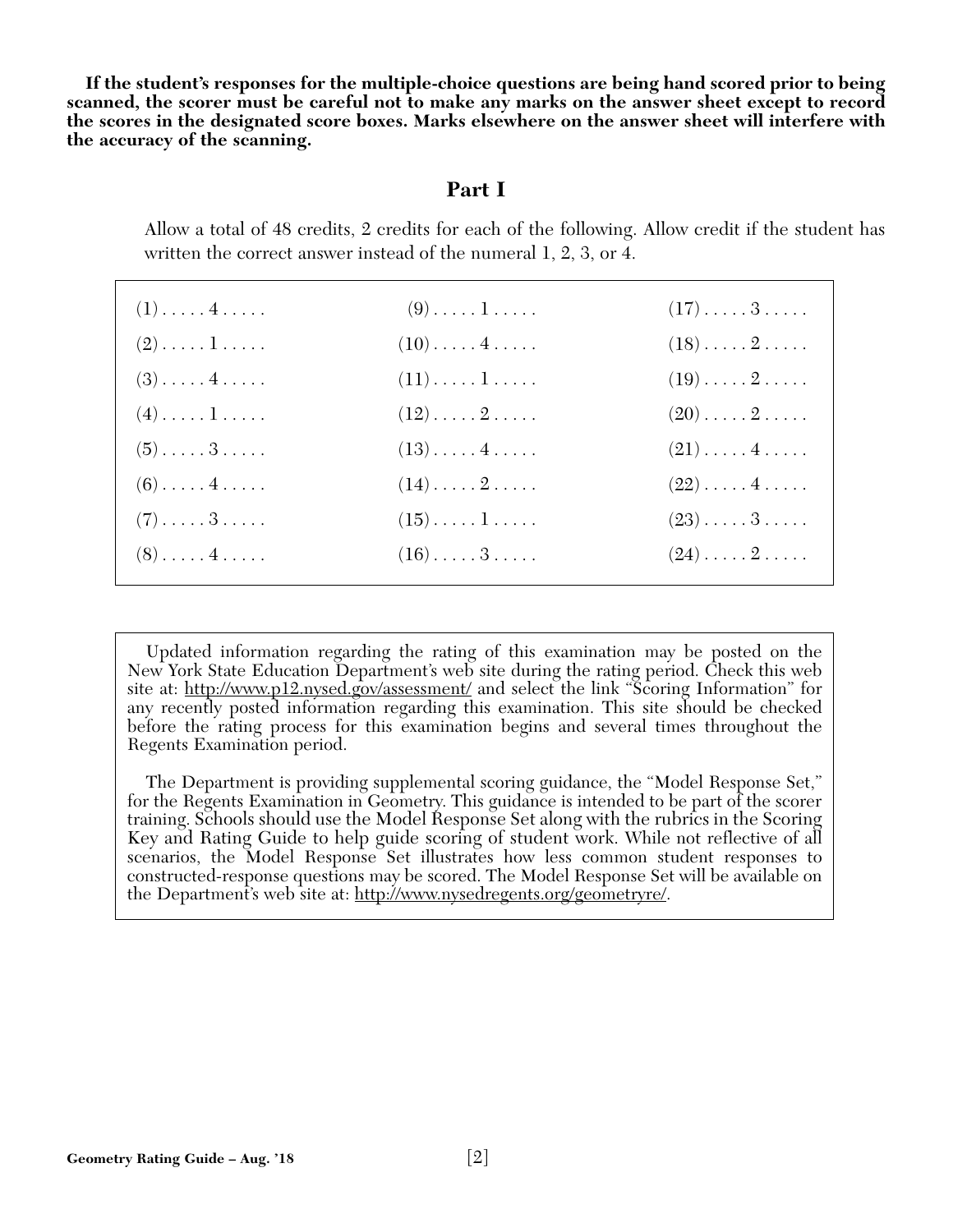## **General Rules for Applying Mathematics Rubrics**

#### **I. General Principles for Rating**

The rubrics for the constructed-response questions on the Regents Examination in Geometry are designed to provide a systematic, consistent method for awarding credit. The rubrics are not to be considered all-inclusive; it is impossible to anticipate all the different methods that students might use to solve a given problem. Each response must be rated carefully using the teacher's professional judgment and knowledge of mathematics; all calculations must be checked. The specific rubrics for each question must be applied consistently to all responses. In cases that are not specifically addressed in the rubrics, raters must follow the general rating guidelines in the publication *Information Booklet for Scoring the Regents Examination in Geometry*, use their own professional judgment, confer with other mathematics teachers, and/or contact the State Education Department for guidance. During each Regents Examination administration period, rating questions may be referred directly to the Education Department. The contact numbers are sent to all schools before each administration period.

#### **II. Full-Credit Responses**

A full-credit response provides a complete and correct answer to all parts of the question. Sufficient work is shown to enable the rater to determine how the student arrived at the correct answer.

When the rubric for the full-credit response includes one or more examples of an acceptable method for solving the question (usually introduced by the phrase "such as"), it does not mean that there are no additional acceptable methods of arriving at the correct answer. Unless otherwise specified, mathematically correct alternative solutions should be awarded credit. The only exceptions are those questions that specify the type of solution that must be used; e.g., an algebraic solution or a graphic solution. A correct solution using a method other than the one specified is awarded half the credit of a correct solution using the specified method.

#### **III. Appropriate Work**

*Full-Credit Responses:* The directions in the examination booklet for all the constructed-response questions state: "Clearly indicate the necessary steps, including appropriate formula substitutions, diagrams, graphs, charts, etc." The student has the responsibility of providing the correct answer *and* showing how that answer was obtained. The student must "construct" the response; the teacher should not have to search through a group of seemingly random calculations scribbled on the student paper to ascertain what method the student may have used.

*Responses With Errors:* Rubrics that state "Appropriate work is shown, but…" are intended to be used with solutions that show an essentially complete response to the question but contain certain types of errors, whether computational, rounding, graphing, or conceptual. If the response is incomplete; i.e., an equation is written but not solved or an equation is solved but not all of the parts of the question are answered, appropriate work has *not* been shown. Other rubrics address incomplete responses.

#### **IV. Multiple Errors**

*Computational Errors, Graphing Errors, and Rounding Errors:* Each of these types of errors results in a 1-credit deduction. Any combination of two of these types of errors results in a 2-credit deduction. No more than 2 credits should be deducted for such mechanical errors in a 4-credit question and no more than 3 credits should be deducted in a 6-credit question. The teacher must carefully review the student's work to determine what errors were made and what type of errors they were.

*Conceptual Errors:* A conceptual error involves a more serious lack of knowledge or procedure. Examples of conceptual errors include using the incorrect formula for the area of a figure, choosing the incorrect trigonometric function, or multiplying the exponents instead of adding them when multiplying terms with exponents.

If a response shows repeated occurrences of the same conceptual error, the student should not be penalized twice. If the same conceptual error is repeated in responses to other questions, credit should be deducted in each response.

For 4- and 6-credit questions, if a response shows one conceptual error and one computational, graphing, or rounding error, the teacher must award credit that takes into account both errors. Refer to the rubric for specific scoring guidelines.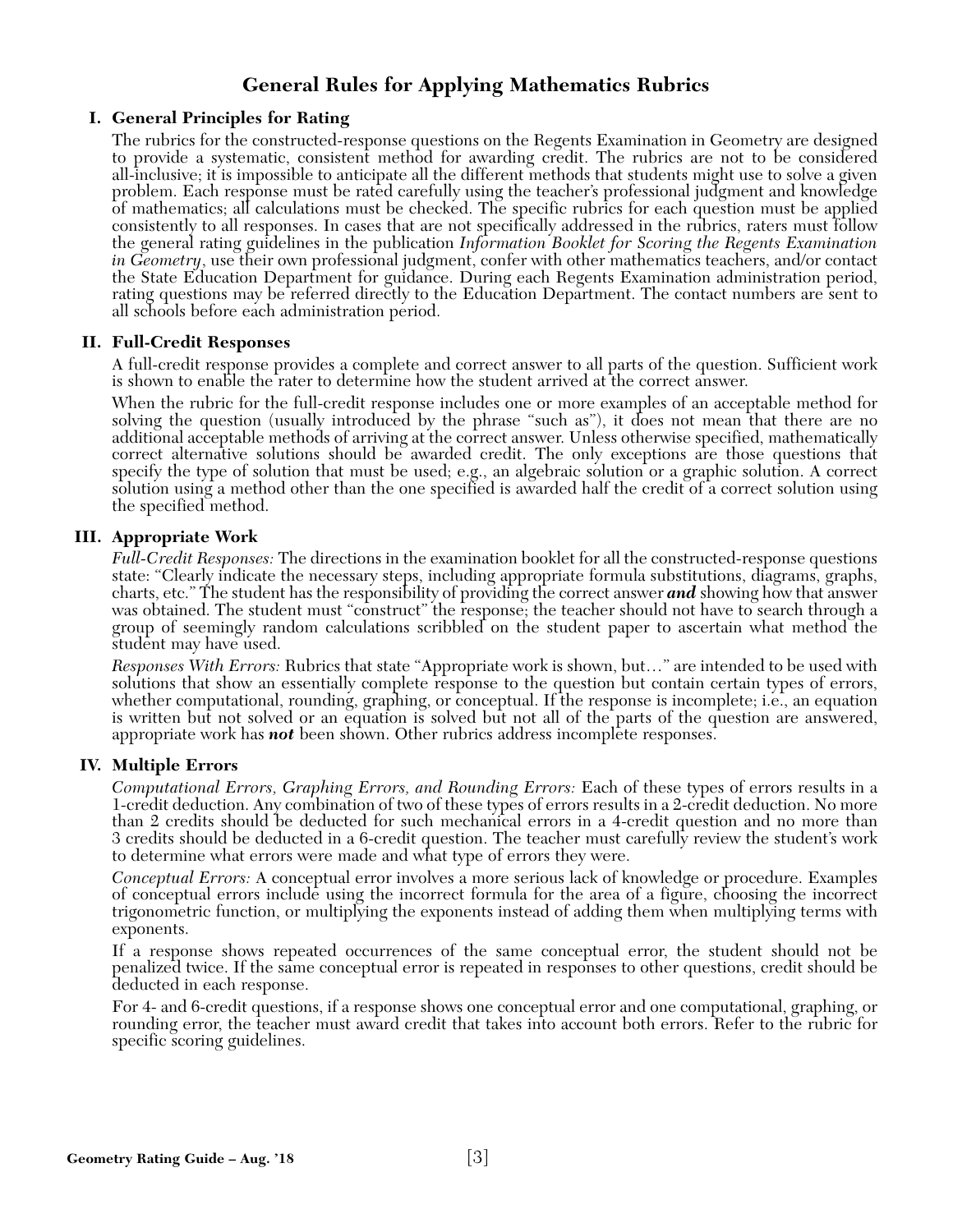## **Part II**

For each question, use the specific criteria to award a maximum of 2 credits. Unless otherwise specified, mathematically correct alternative solutions should be awarded appropriate credit.

- (25) **[2]** A correct construction is drawn showing all appropriate arcs.
	- **[1]** Appropriate arcs are drawn, but the diameter is not drawn.

*or*

- **[1]** Appropriate work is shown, but one construction error is made.
- **[0]** A drawing that is not an appropriate construction is shown.

*or*

**[0]** A zero response is completely incorrect, irrelevant, or incoherent or is a correct response that was obtained by an obviously incorrect procedure.

(26) **[2]** 90, and correct work is shown, such as a labeled diagram.

**[1]** Appropriate work is shown, but one computational error is made.

#### *or*

**[1]** Appropriate work is shown, but one conceptual error is made.

#### *or*

- **[1]** 90, but no work is shown.
- **[0]** A zero response is completely incorrect, irrelevant, or incoherent or is a correct response that was obtained by an obviously incorrect procedure.
- (27) **[2]** 118, and correct work is shown.
	- **[1]** Appropriate work is shown, but one computational error is made.

*or*

**[1]** Appropriate work is shown, but one conceptual error is made.

- **[1]** 118, but no work is shown.
- **[0]** A zero response is completely incorrect, irrelevant, or incoherent or is a correct response that was obtained by an obviously incorrect procedure.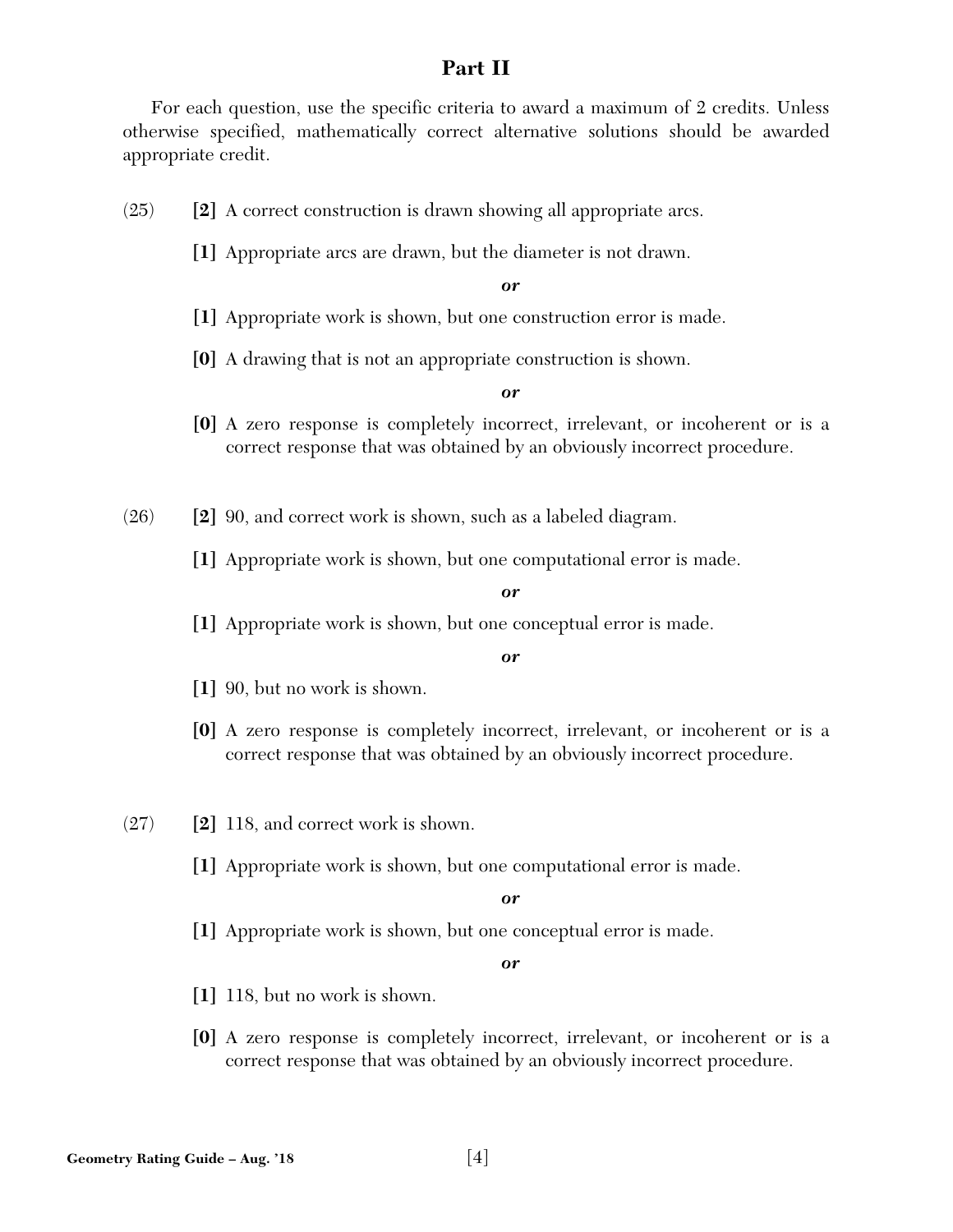- (28) **[2]** A correct sequence of transformations is described.
	- **[1]** An appropriate sequence of transformations is described, but one conceptual error is made.

*or*

- **[1]** An appropriate sequence of transformations is written, but it is incomplete.
- **[0]** A zero response is completely incorrect, irrelevant, or incoherent or is a correct response that was obtained by an obviously incorrect procedure.
- (29) **[2]** A complete and correct explanation is written.
	- **[1]** An appropriate explanation is written, but one conceptual error is made.

- **[1]** An incomplete or partially correct explanation is written.
- **[0]** A zero response is completely incorrect, irrelevant, or incoherent or is a correct response that was obtained by an obviously incorrect procedure.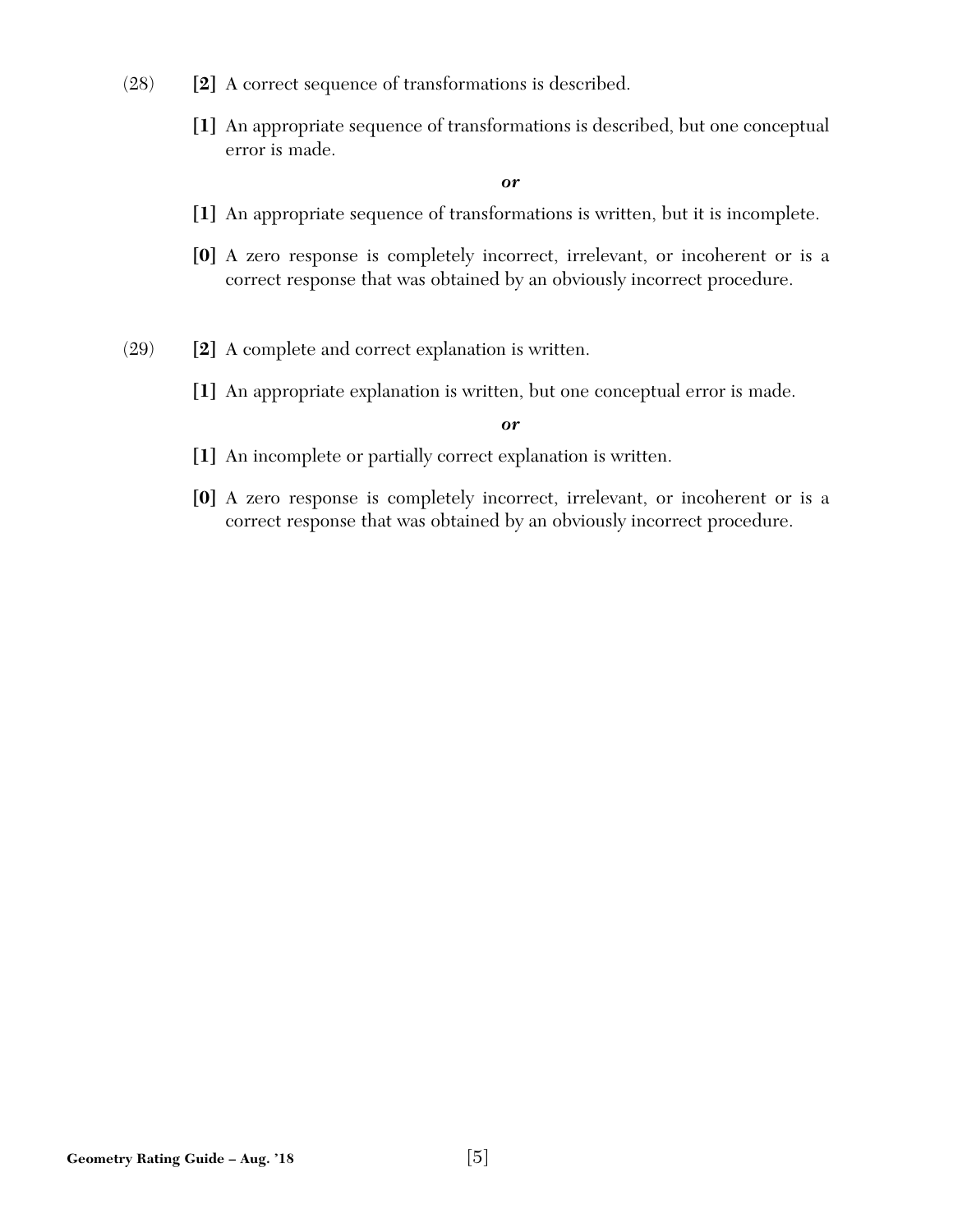(30) **[2]** No is indicated, and a complete and correct explanation is written.

**[1]** An appropriate explanation is written, but one conceptual error is made.

*or*

**[1]** No, but an incomplete or partially correct explanation is written.

*or*

- [1] Appropriate work is shown to determine  $(3,4)$  is on the line  $4x + 3y = 24$ , but the explanation is missing or incorrect.
- **[0]** No, but the explanation is missing or incorrect.

*or*

- **[0]** A zero response is completely incorrect, irrelevant, or incoherent or is a correct response that was obtained by an obviously incorrect procedure.
- (31) **[2]** 19.50, and correct work is shown.
	- **[1]** Appropriate work is shown, but one computational or rounding error is made.

*or*

**[1]** Appropriate work is shown, but one conceptual error is made.

*or*

**[1]** Correct work is shown to find the volume of the two concrete sections, but no further correct work is shown.

- **[1]** 19.50, but no work is shown.
- **[0]** A zero response is completely incorrect, irrelevant, or incoherent or is a correct response that was obtained by an obviously incorrect procedure.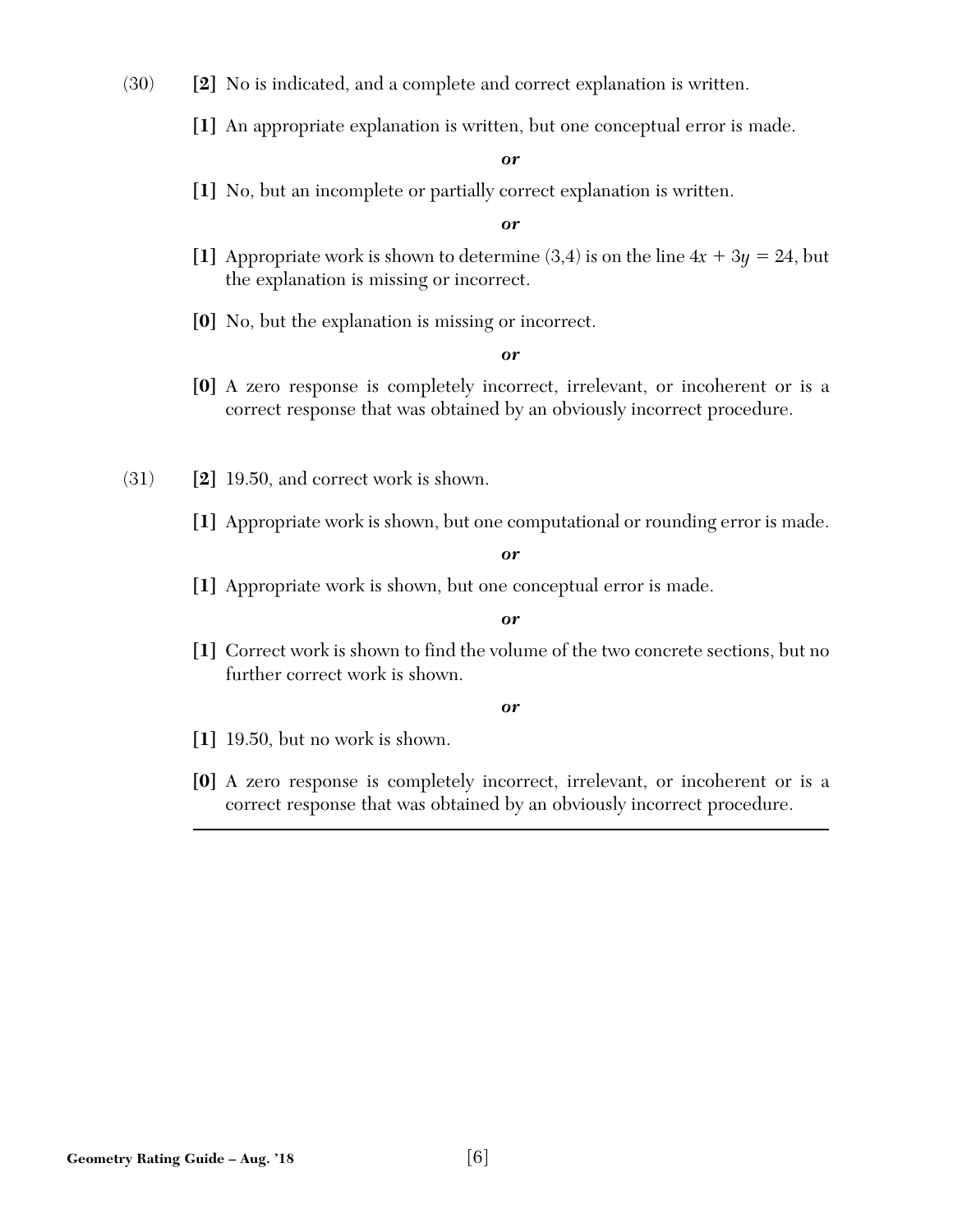## **Part III**

For each question, use the specific criteria to award a maximum of 4 credits. Unless otherwise specified, mathematically correct alternative solutions should be awarded appropriate credit.

- (32) **[4]** Four statements or reasons are correct.
	- **[3]** Three statements or reasons are correct.
	- **[2]** Two statements or reasons are correct.
	- **[1]** One statement or reason is correct.
	- **[0]** No statement or reason is correct.
- (33) **[4]** 7.3, 37, and correct work is shown.
	- **[3]** Appropriate work is shown, but one computational or rounding error is made.
	- **[2]** Correct work is shown to find 7.3 or 37, but no further correct work is shown.

*or*

- **[2]** Appropriate work is shown, but two or more computational or rounding errors are made.
- **[1]** Appropriate work is shown, but one conceptual error and one computational or rounding error are made.

*or*

**[1]** A correct trigonometric equation is written, but no further correct work is shown.

*or*

- **[1]** 7.3 and 37, but no work is shown.
- **[0]** 7.3 or 37, and no work is shown.

*or*

**[0]** A zero response is completely incorrect, irrelevant, or incoherent or is a correct response that was obtained by an obviously incorrect procedure.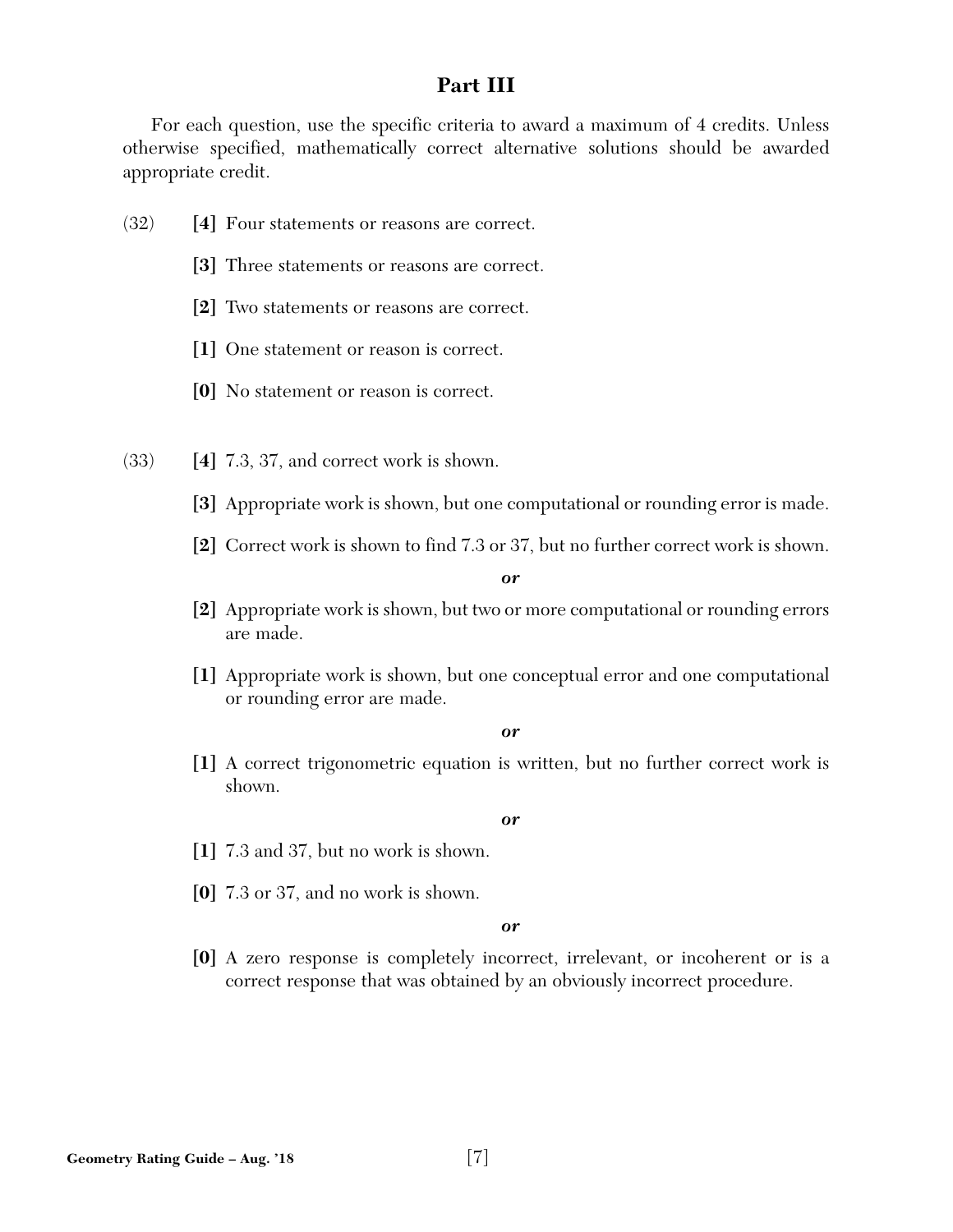- (34) **[4]** 19.4 and 203, and correct work is shown.
	- **[3]** Appropriate work is shown, but one computational or rounding error is made.

*or*

- **[3]** The volume and mass of one hollow chocolate sphere are found correctly, but no further correct work is shown.
- **[2]** Appropriate work is shown, but two or more computational or rounding errors are made.

#### *or*

**[2]** Appropriate work is shown, but one conceptual error is made.

*or*

- **[2]** The volume of one hollow chocolate sphere is found correctly, but no further correct work is shown.
- **[1]** Appropriate work is shown, but one conceptual error and one computational or rounding error are made.

*or*

**[1]** The volume of a solid chocolate sphere is found correctly, but no further correct work is shown.

- **[1]** 19.4 and 203, but no work is shown.
- **[0]** A zero response is completely incorrect, irrelevant, or incoherent or is a correct response that was obtained by an obviously incorrect procedure.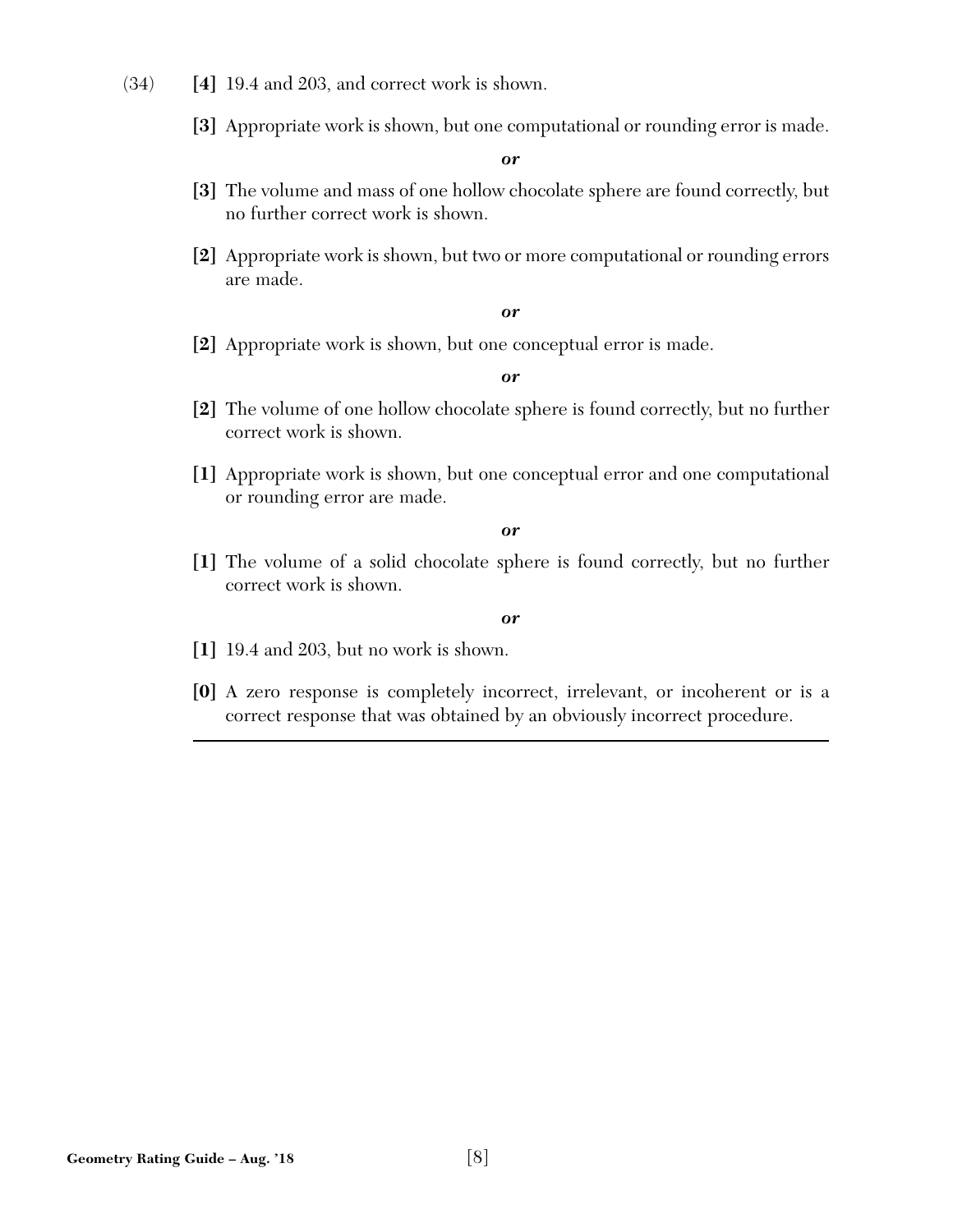## **Part IV**

For this question, use the specific criteria to award a maximum of 6 credits. Unless otherwise specified, mathematically correct alternative solutions should be awarded appropriate credit.

- (35) **[6]** A complete and correct proof that includes concluding statements that *MATH* is a parallelogram and *MATH* is a rectangle is written.
	- **[5]** Appropriate work is shown, but one computational or graphing error is made. Appropriate concluding statements are written.

#### *or*

- **[5]** Appropriate work is shown to prove *MATH* is a parallelogram and a rectangle. One concluding statement is missing or incorrect.
- **[4]** Appropriate work is shown, but two or more computational or graphing errors are made. Appropriate concluding statements are written.

#### *or*

- **[4]** Appropriate work is shown, but one conceptual error is made. Appropriate concluding statements are written.
- **[3]** Appropriate work is shown, but one conceptual error and one computational or graphing error are made. Appropriate concluding statements are written.

#### *or*

**[3]** Appropriate work is shown to prove *MATH* is a parallelogram, and a concluding statement is written. No further correct work is shown.

#### *or*

- **[3]** Appropriate work is shown to prove *MATH* is a rectangle, and a concluding statement is written. No further correct work is shown.
- **[2]** Appropriate work is shown, but two conceptual errors are made. Appropriate concluding statements are written.

#### *or*

**[2]** Appropriate work is shown, but one conceptual error and two or more computational or graphing errors are made. Appropriate concluding statements are written.

#### *or*

**[2]** Appropriate work is shown to prove two pairs of opposite sides are parallel. No further correct work is shown.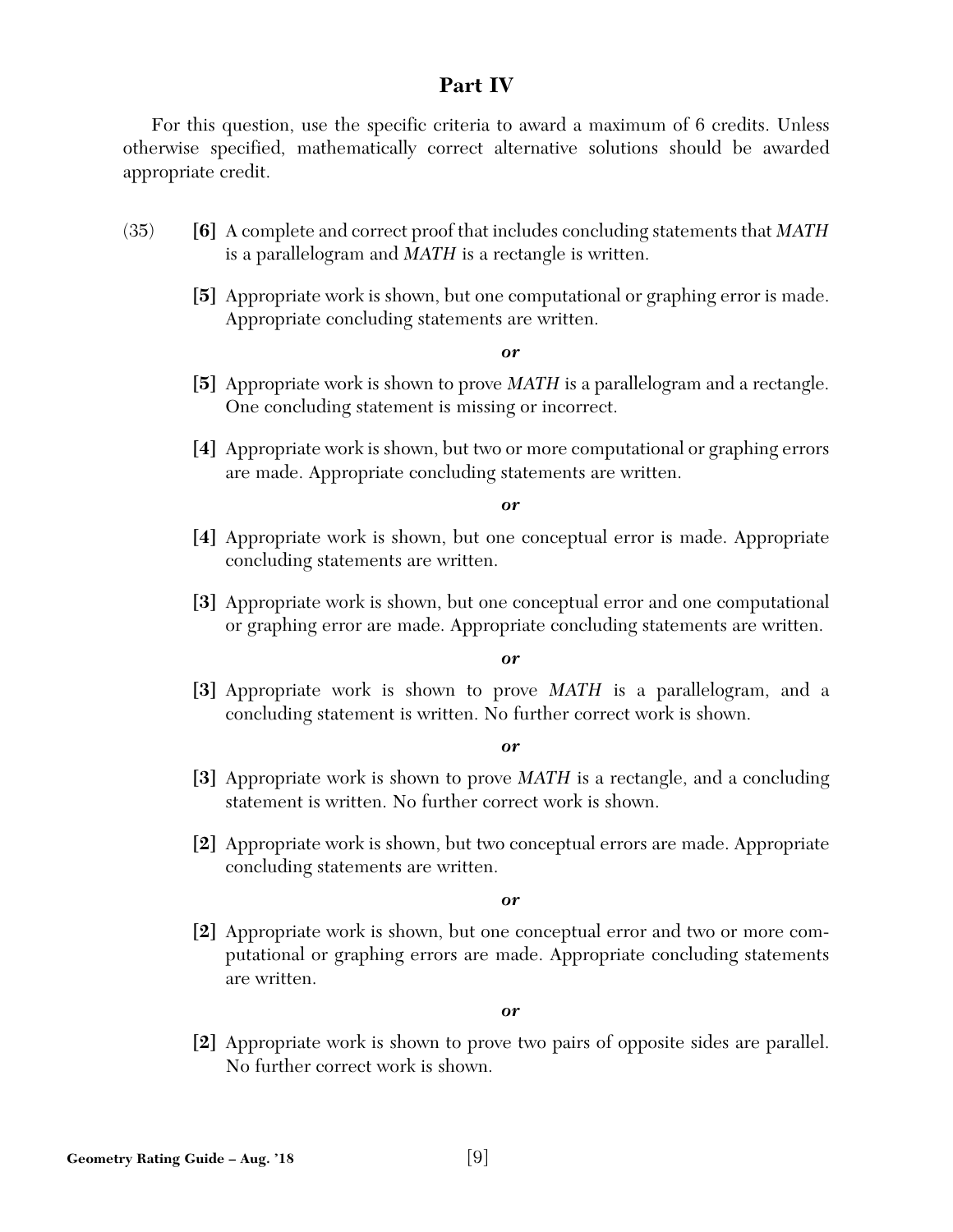**[2]** Appropriate work is shown to prove two pairs of opposite sides are congruent to each other. No further correct work is shown.

#### *or*

**[2]** Appropriate work is shown to prove one pair of opposite sides are congruent and parallel. No further correct work is shown.

#### *or*

- **[2]** Appropriate work is shown to prove the diagonals bisect each other, but no further correct work is shown.
- **[1]** Appropriate work is shown, but two conceptual errors and one computational or graphing error are made. Appropriate concluding statements are written.

#### *or*

**[1]** Appropriate work is shown to find the slopes or lengths of all four sides. No further correct work is shown.

#### *or*

**[1]** Appropriate work is shown to find the slopes and lengths of one pair of opposite sides. No further correct work is shown.

- **[1]** Appropriate work is shown to find the midpoints or lengths of both diagonals. No further correct work is shown.
- **[0]** A zero response is completely incorrect, irrelevant, or incoherent or is a correct response that was obtained by an obviously incorrect procedure.